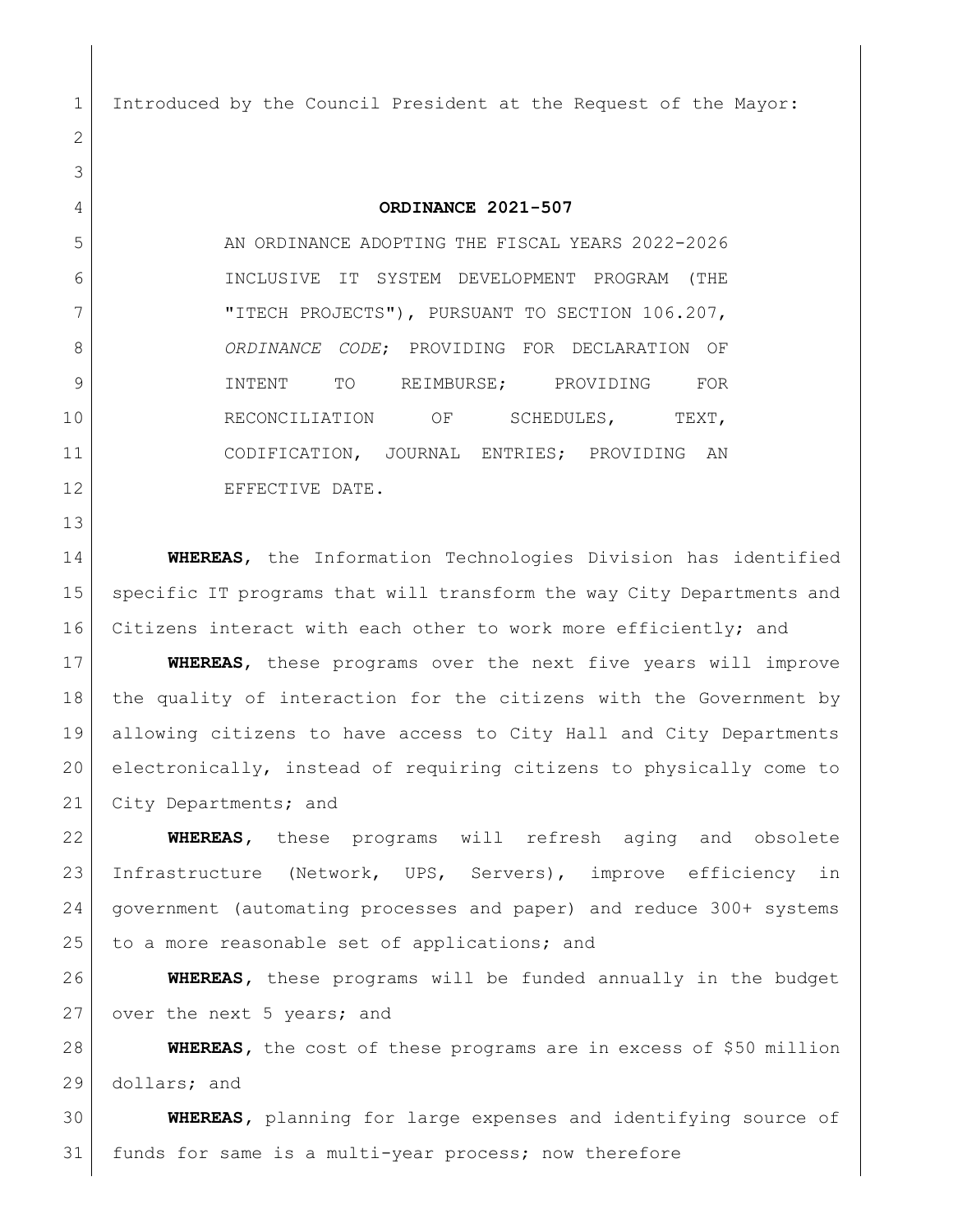**BE IT ORDAINED** by the Council of the City of Jacksonville:

 **Section 1**. **Fiscal Years 2022-2026 IT System Development Projects Adopted.** Pursuant to Section 106.207, *Ordinance Code*, the fiscal years 2022-2026 ITECH projects, including a schedule attached hereto as **Exhibit 1,** are hereby adopted for the City for the 2021- 2022 fiscal year. There shall be included in the annual budgets of the City sufficient appropriations to implement the first year of the program. With the intent to implement in the ensuing years funding for all enterprise solutions as detailed in **Exhibit 1**.

 **Section 2. Declaration of intent to reimburse.** The City of Jacksonville, Florida (the "City") expects to incur expenses for which the City will advance internal funds in order to fund the construction, acquisition, improvement, and equipping of certain capital improvements more specifically described in **Exhibit 2** (the "2022 Projects"). The City intends to reimburse itself for all or a portion of such expenses from the proceeds of debt to be incurred by the City. The City hereby declares its official intent to reimburse itself from the proceeds of debt to be incurred by the City for expenses incurred with respect to the 2022 Projects subsequent to the date of this Ordinance. This Ordinance is intended as a declaration of official intent under Treasury Regulation Section 1.150-2. The debt to be issued to finance the 2022 Projects is expected not to exceed an aggregate principal amount of \$1,610,825 net project funds. 24 The Mayor, the Corporation Secretary, the Chief Financial Officer, the General Counsel and such other officers and employees of the City as may be designated by the Mayor are authorized and empowered, collectively and individually, to take all action and steps and to execute all instruments, documents and contracts on behalf of the City that are necessary to carry out the purposes of this Ordinance.

 **Section 3. Reconciliation of schedules, text, codification, journal entries.** The Office of General Counsel and the